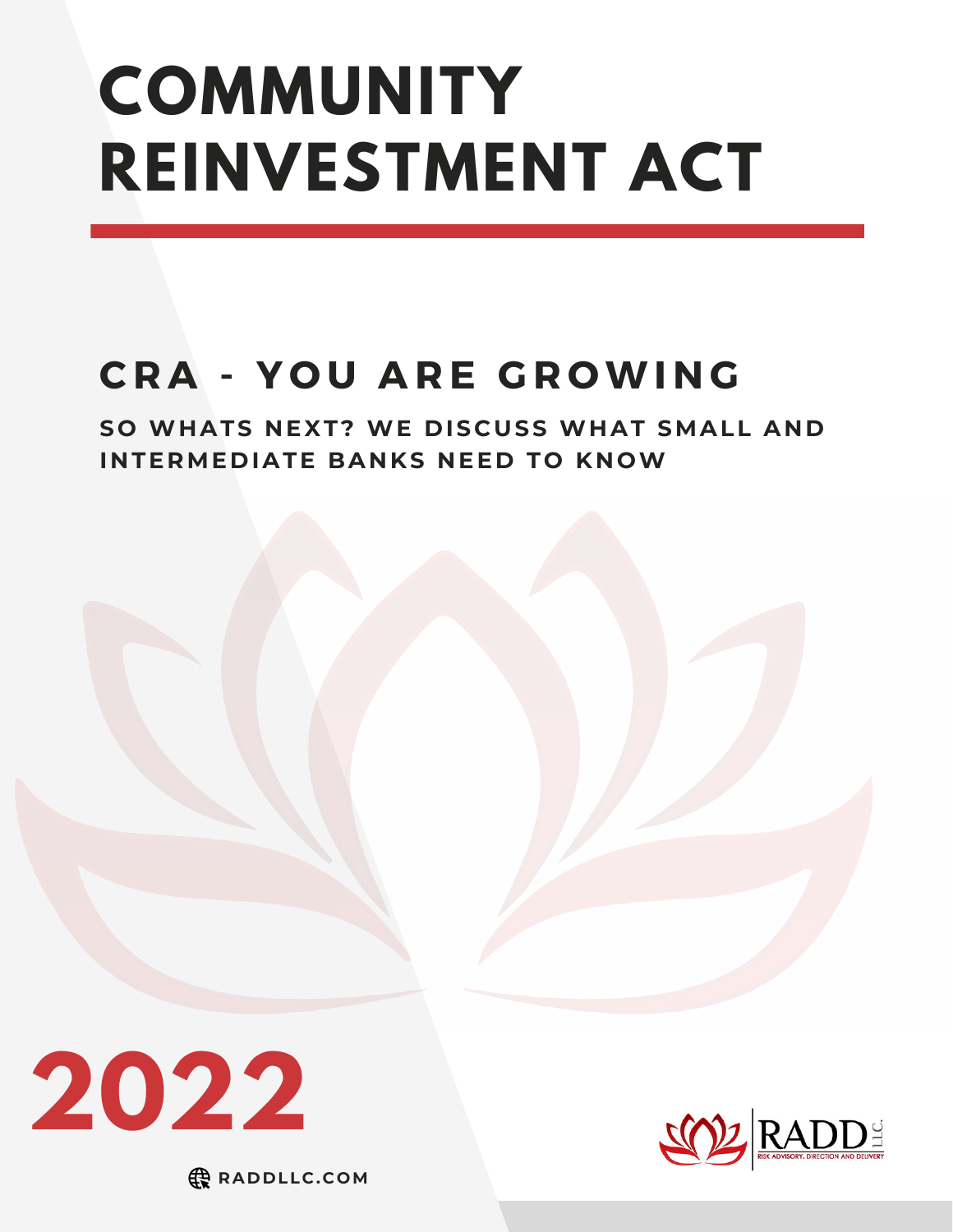

#### **Why was the Community Reinvestment Act created?**

CRA was created to require regulatory agencies to encourage financial institutions to help address the credit needs of low and moderate-income neighborhoods through lending and community development activities. In addition, federal regulatory agencies are required to assess the effectiveness of each banks' obligations to their target community.

#### **How does CRA affect my institution?**

The regulatory agencies developed a rating system in assessing the CRA performance of banks. The bank's CRA record is reviewed when considering applications for expansion, including mergers and acquisitions. Maintaining a satisfactory or better CRA evaluation will result in less frequent CRA exams.

This blog will discuss at a high level the expectations of growing from a bank that has been evaluated as a "Small" institution to an "Intermediate Small Institution."

Progression and an increase in the bottom line are always the goals for financial institutions. But with an increase in assets comes more responsibility.

As a community bank's assets increase over time, its classification under the Community Reinvestment Act (CRA) can change. Small banks (SBs) can increase in size and become intermediate small banks (ISBs) and, therefore, subject to new requirements. ISBs must complete more CRA examinations, including a lending test and a community development test.

ISB classification is more complex than just the lending test that SBs must complete, which focuses on retail activities. This change doesn't need to become a stressful ordeal for a financial institution or its employees. However, banks need to prepare themselves with the appropriate information for the transition.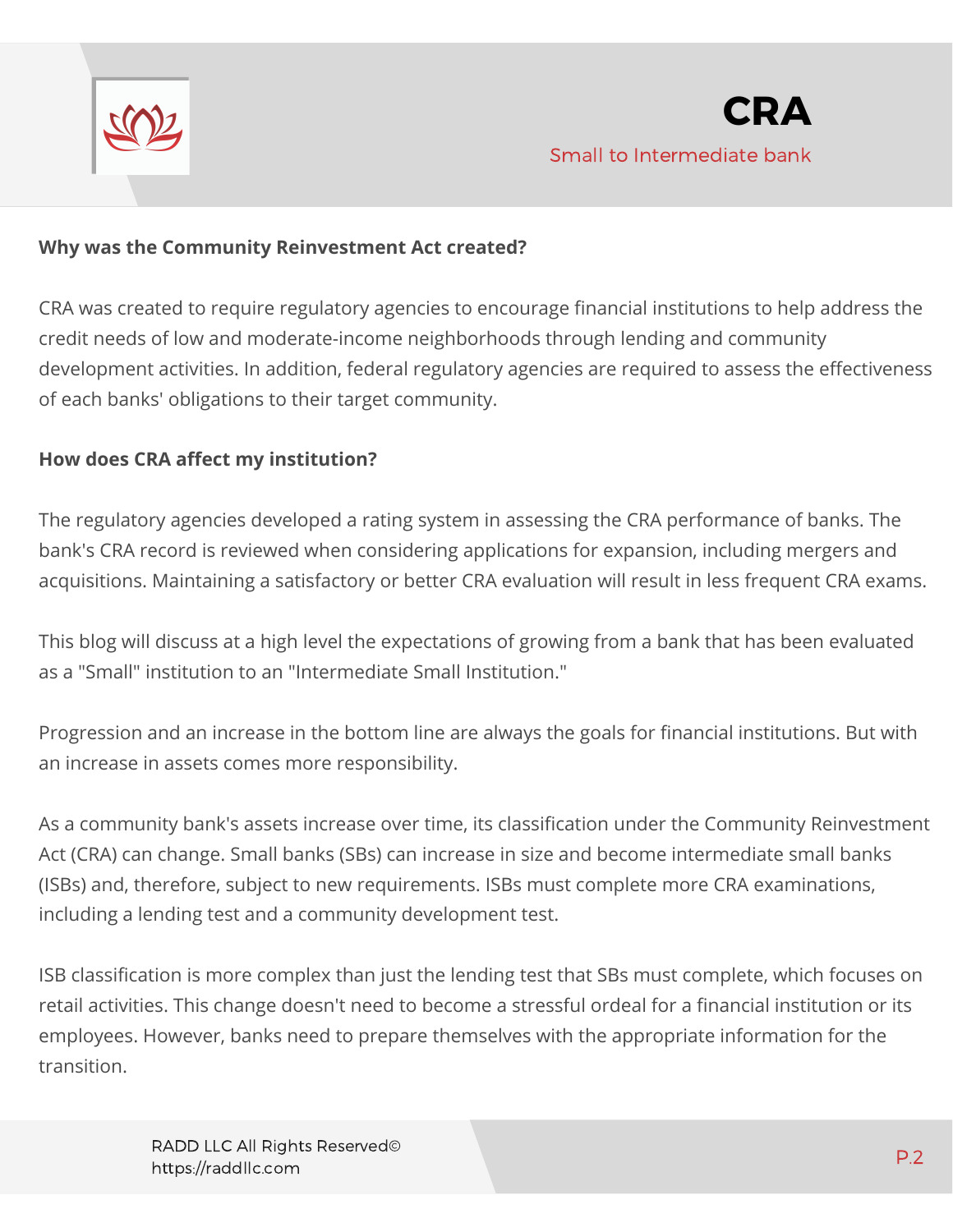

### **What is the Community Reinvestment Act (CRA)?**

CRA was created to require the Federal Reserve and other federal banking regulators to encourage financial institutions to help meet the credit needs of the communities involved. The three federal banking regulatory agencies responsible for the CRA are:

- Federal Deposit Insurance Corporation (FDIC)
- Federal Reserve Board (FRB)
- Office of the Comptroller of the Currency (OCC)

Together, these agencies supervise financial institutions that have applied or been accepted to be part of the Federal Reserve System for CRA compliance.

#### **SB and ISB Asset Threshold**

Small banks are defined as having less than \$330 million in assets for two prior years (2022). The threshold is updated and announced every year in January. Intermediate small banks are defined as having assets of at least \$330 million for two prior years and less than \$1.322 billion in assets for the two previous years.

Two years is used to measure the assets as assets can easily fluctuate over or under the threshold within a given year. Measuring these assets after two years determines if the institution is considered an SB, ISB, or large bank. It is essential to determine each institution's size to help set the examination procedures for that bank's CRA evaluation.

A recommendation for SBs approaching the threshold is to familiarize themselves with the ISB requirements before going up a class rather than waiting until they pass the threshold.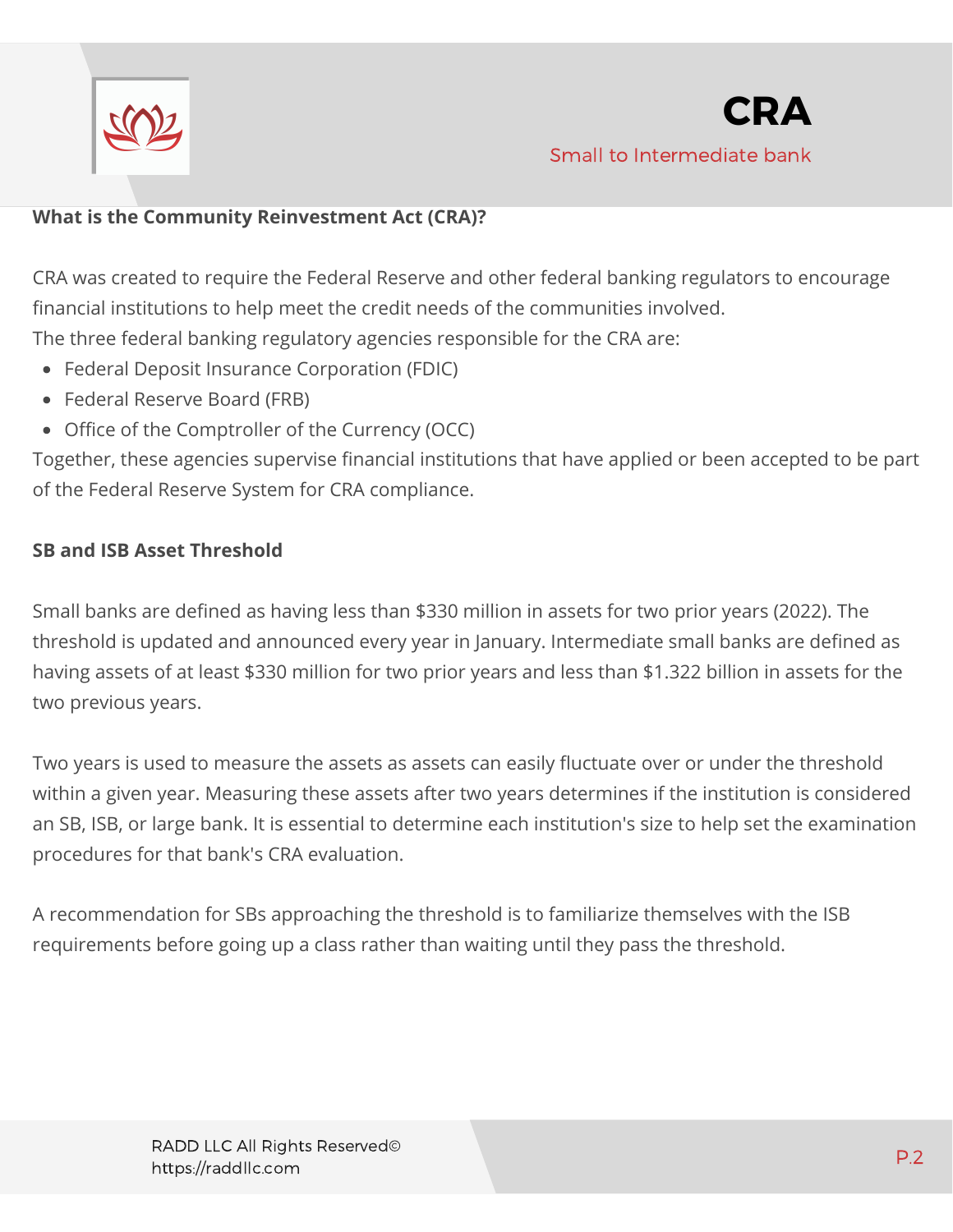

#### **CRA Expectations for SBs VS ISBs**

The CRA generally classifies an institution based on its asset size to determine which CRA performance criteria and tests should be used for the evaluation.

The lending test used reviews the following criteria:

- net loan-to-deposit ratio
- percentage of lending-related activities located inside the institution's assessment areas  $\bullet$
- geographic distribution of loans  $\bullet$
- record of lending to borrowers of different income levels
- record of lending to businesses of different sizes
- record of taking action
- response to written complaints about the institution's performance

The lending products evaluated under the lending test can vary based on the institution's major product lines. These products might include residential loans, small business loans, and consumer loans. The SB and ISB evaluation difference is that the ISB also includes the community development test. The CD test measures how involved an institution is in community development activities.

Examiners will review the volume, mix, and qualitative aspects of the community development loans, qualified investments, and community development services.

The CD test evaluates the following:

- the quantity and amount of community development loans
- the quantity and amount of qualified investments
- the extent of community development services provided
- effectiveness of community development loans, qualified investments, and community development services for development needs and opportunities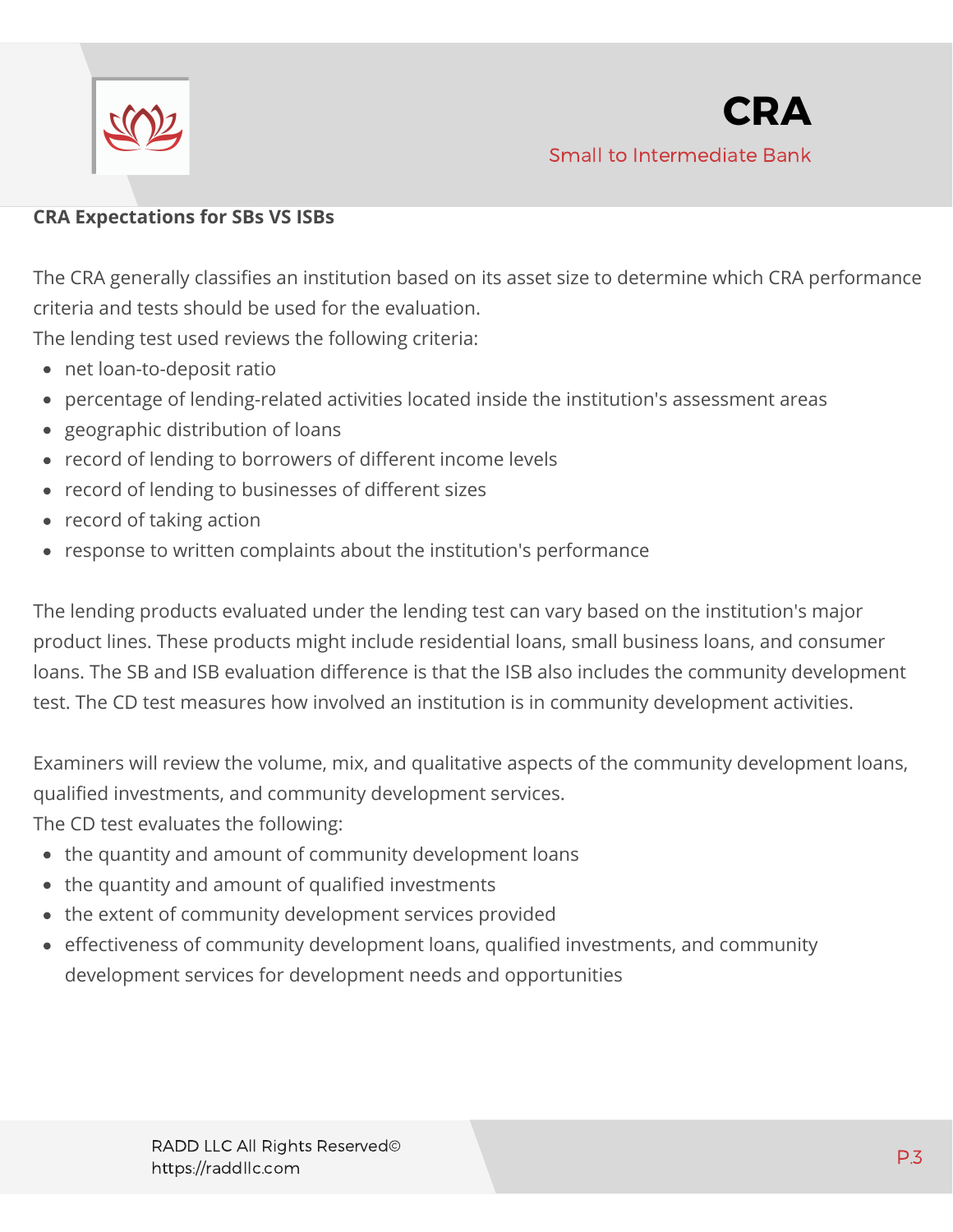

The CD test mainly focuses on determining if an institution fully understands and responds to community development needs. Well-established ISBs are most likely already in a good position for this evaluation. However, new ISBs or SBs likely to become ISBs should evaluate their current position in community development for improvement opportunities. This includes making community development loans, making more qualified investments, and providing effective community development services in the area. The regulatory agencies that complete a CRA exam tend to expect ISBs to be engaged in community development loans, qualified investments, and community development services. These services should be consistent with the institution's capacity and operations strategy.

To qualify for a community development activity, the relevant services must be purposed for community development needs. In addition, ensuring this activity can be deemed a community development activity includes that the majority or a sizable percentage of the dollars or beneficiaries are associated with community development in mind.

An example would be an activity targeting low or moderate-income households such as economic development, revitalizing or stabilizing the community, designating disaster areas, or underserved communities. All of the funds used to help any of these activities could be eligible for CRA consideration.

Evaluating an ISB's CRA performance involves a review of the volume of its community development activity and its responsiveness to those activities to community development needs. The community development test was created with flexibility in mind. It allows financial institutions to allocate resources based on their capacity, strategy, development needs, and opportunities. It is important to note as different communities have different needs.CRA agencies acknowledge that smaller ISBs don't have the resources as larger banks and factor in qualitative components such as the innovation and complexity of the development activity.

If your institution is unsure what activities qualify, it should contact the CRA evaluation's regulatory agency or contact RADD for assistance.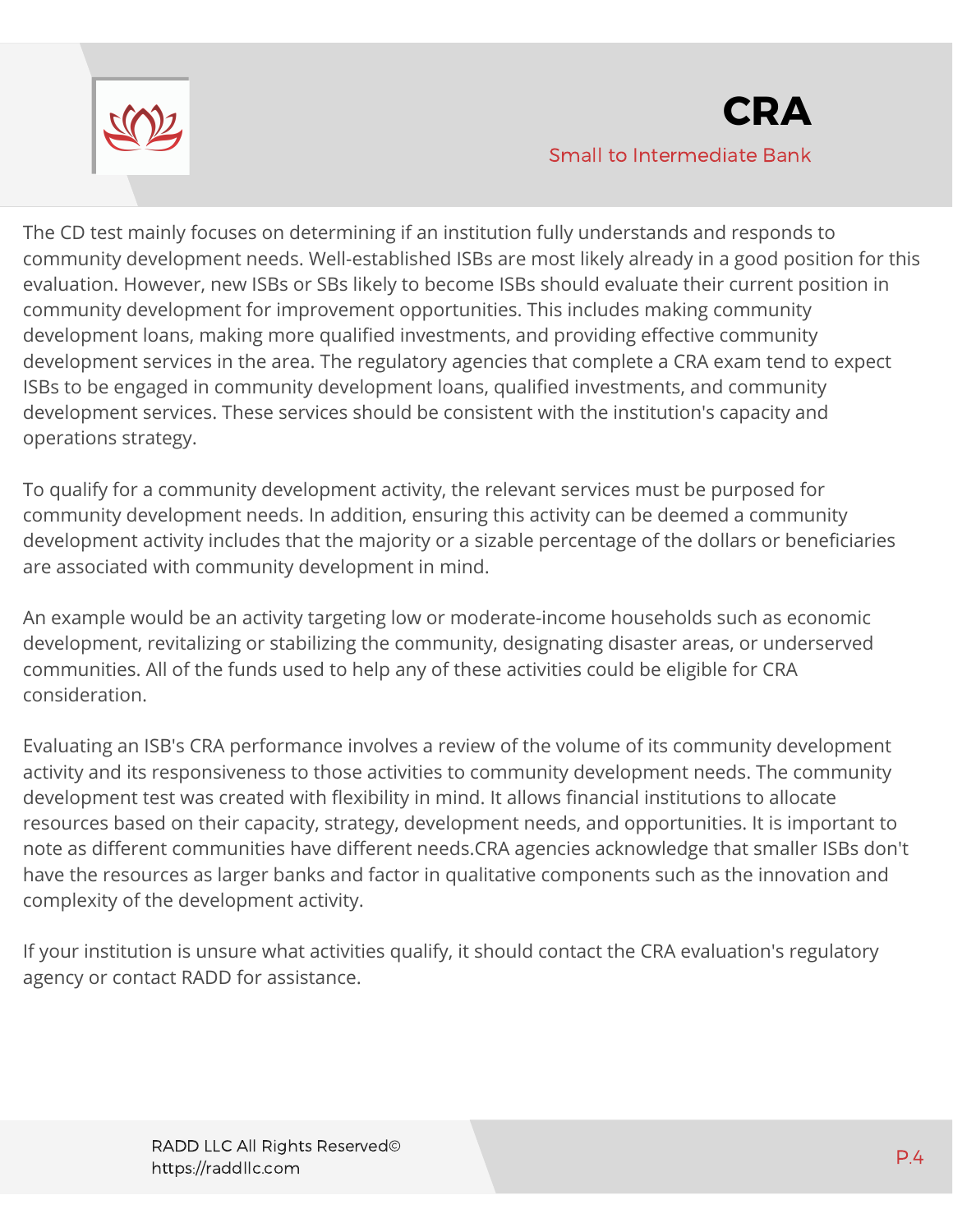

FDIC defines a Construction loan as " an extension of credit for the purposes of erecting or rehabilitating buildings or other structures, including any infrastructure necessary for development" which is considered acceptable collateral where a lender has a perfected security interest. Community development under CRA is inclusive of activities that promote the construction and financial restructuring of affordable housing (single-family residences, multi-family housing rentals) for low or moderate-income individuals and families inside the identified assessment areas. New construction must promote housing stability for low or moderate-income renters especially if they are experiencing financial hardship. This would be inclusive of the COVID-19 emergency. New construction for the benefit of individuals facing or experiencing homelessness or domestic violence situations is considered CRA qualified. Lastly, Construction loans must meet Supervisory Loan-to-Value Limits (Maximum of 80% LTV for commercial, multi-family, and other non-residential property types. Max 85% for 1-4 family residential units).

For additional information on construction loan qualifications for CRA please reference the CRA illustrative List of Qualifying Activities bellow:

[CRA Illustrative List of Qualifying Activities \(occ.gov\)](https://occ.gov/topics/consumers-and-communities/cra/cra-illustrative-list-of-qualifying-activities.pdf)

## **How to Prepare for the CRA**

A) The financial institution must have a plan of action that includes proper documentation and an analysis of its lending history to complete the lending and community development tests. Once a plan is in place, financial institutions need to ensure the board of directors and employees understand what needs to be done. In addition, pertinent staff should understand the community development and lending opportunities within their evaluation area.

B) Outreach from the marketing department can be analyzed to find the community's development activities such as loans, investments, and services. Even the smallest of efforts should be documented.

**C)** Reporting of activities. Many SBs and ISBs already engage in community development activities, but if they are unable to provide accurate information concerning the activity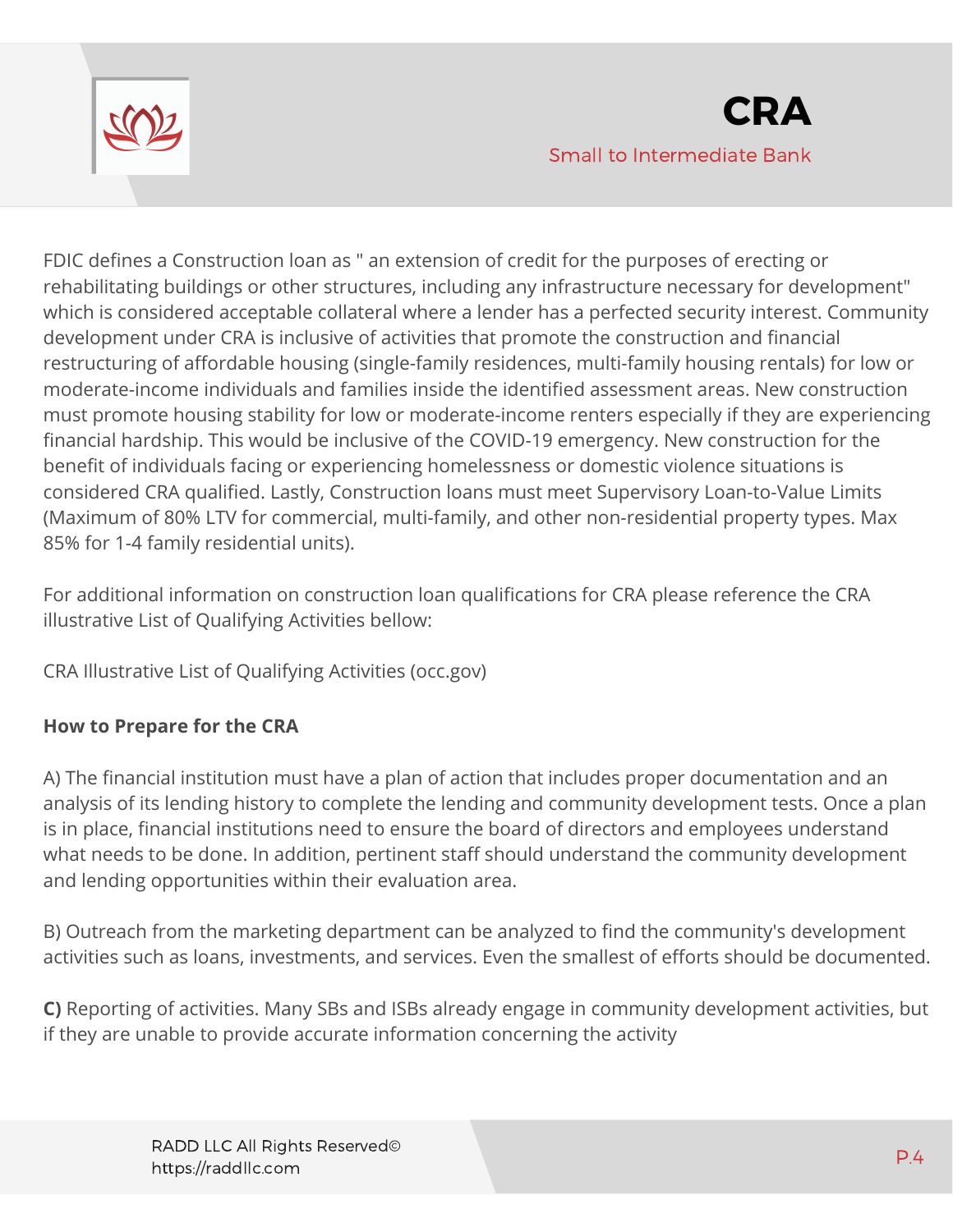

to CRA examiners, the activities could be missed during the exam.

The institution being examined should create an effective procedure or process for capturing information about the community development activities to ensure they are reviewed for the CRA consideration. Once the information is routinely collected, the institution's CRA team will be available for future CRA exams. Lastly, software (Ncontracts) that tracks the bank's existing loans and investments could also be helpful to aid in recording community development activity.

Financial institutions should check their lending and community activities from the past five years. Banks must have a thorough understanding of what has been completed over those five years, as well as an understanding of what their expected outcomes were. For example, suppose a bank's main goal was to increase the number of business loans they board over the five years. In that case, they need to review how many loans were written during that period and compare it to prior years or other financial institutions in similar locations for comparison. If there has been an increase in lending activities, gather information on products and services that have contributed.

D) Self-assessments by the institution help to understand and monitor the aspects of the CRA-related performance of the institution to prepare for future evaluations. They can provide a great starting point to identify strengths, weaknesses, opportunities, and threats to the institution's development strategy.

The following information should be included in self-assessments:

- economic conditions
- demographic shifts
- bank products
- business strategy
- bank capacity and limitations
- marketing efforts
- board involvement in the community
- volunteer activity although not required but tells a good story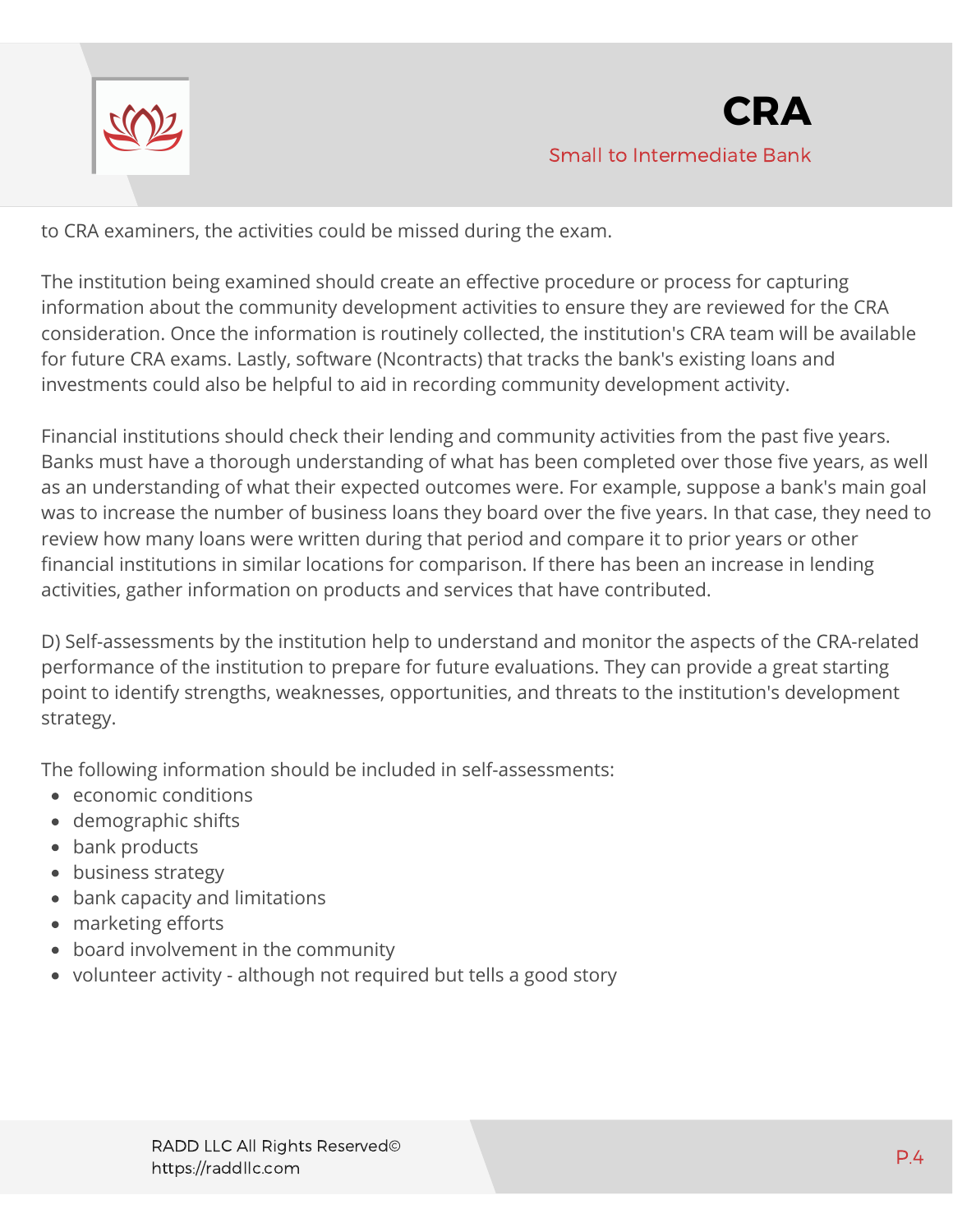

#### **How to Pass the CRA Evaluation**

A clear understanding of the rating system allows prospective ISBs to prepare and improve their CRA programs to respond to community needs and opportunities better. To secure a satisfactory or outstanding evaluation, an ISB will be required to evaluate the needs of the pertinent community and engage in development activities that respond to those needs within the institution's resource limits.

ISB banks should create an effective strategy to disperse resources using community development loans, investments, and services. ISBs will benefit further by utilizing:

- community outreach to gauge the community's needs
- training personnel for effective resource allocation
- systems to track community development performance
- self-assessments to measure the effectiveness

An ISB's community development performance must demonstrate exceptional responsiveness to the community development demands of its assessment region. This can be done through community development loans, qualified investments, and services compared to the ISB's resources capacity and the community's needs.

To receive an overall satisfactory rating for the CRA evaluation, an ISB is required to score satisfactory scores for the lending test and the community development evaluation. If the institution receives a "needs improvement" on either evaluation, its overall score will result in a "needs improvement."

#### **Public CRA Responsibilities**

Besides considering the institution's community development and lending activities, public responsibilities under the CRA are required.

- Pertinent institutions must maintain and update a public file containing its CRA performance, include a copy of the most recent evaluation, and disclose CRA and HMDA data reports.
- A public notice must also be posted in the institution's lobby containing the availability information for the public file and provide consumers with contacts at the bank and FDIC to comment on the bank's CRA performance.
- A system must be in place to respond to consumer complaints at the institution. Any complaints about the bank's CRA evaluation must be kept in the public file but include the institution's response to the complaints.

RADD LLC All Rights Reserved© https://raddllc.com